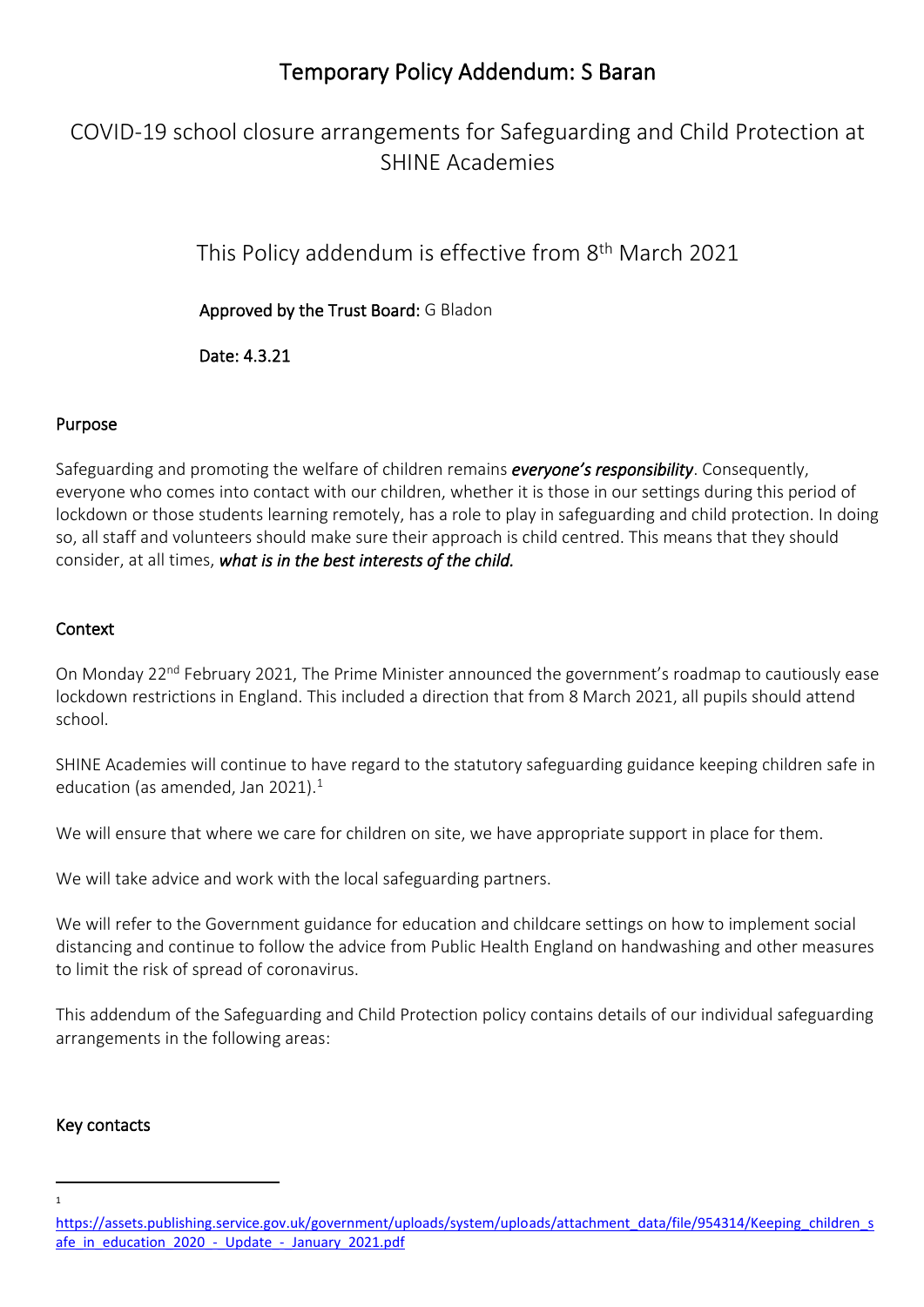Remain as per the School Safeguarding Policy.

# Vulnerable children

Vulnerable children and young people include those who:

- are assessed as being in need under section 17 of the Children Act 1989<sup>2</sup>, including children and young people who have a child in need plan, a child protection plan or who are a looked-after child;
- have an education, health and care (EHC) plan;
- have been identified as otherwise vulnerable by educational providers or local authorities (including children's social care services), and who could therefore benefit from continued full-time attendance, this might include:
	- o children and young people on the edge of receiving support from children's social care services or in the process of being referred to children's services
	- o adopted children or children on a special guardianship order
	- o those at risk of becoming NEET ('not in employment, education or training')
	- o those living in temporary accommodation
	- o those who are young carers
	- o those who may have difficulty engaging with remote education at home (for example due to a lack of devices or quiet space to study)
	- o care leavers
	- o others at the provider and local authority's discretion including pupils and students who need to attend to receive support or manage risks to their mental health.

Our trust of schools will continue to work with and support children's social workers to help protect vulnerable children. This includes working with and supporting children's social workers and the local authority virtual school head (VSH) for looked-after and previously looked-after children. The DSL and inclusion lead will liaise with services where necessary.

In circumstances where a parent is hesitant about or does not want to bring their child to an education setting, and their child is considered vulnerable, the social worker and DSL for will explore the reasons for this directly with the parent.

Where parents are concerned about the risk of the child contracting COVID19, the DSL or the social worker will talk through these anxieties with the parent/carer following the advice set out by Public Health England.

Our trust of schools will encourage all pupils to attend a school.

# Procedures for managing child concerns

Despite the emergency nature of the current situation, everyone in school has a role of recognising and responding to potential indicators of abuse and neglect, all action should be taken by those with statutory powers to help the child. Early contact and close liaison with such agencies are therefore regarded as essential by our school.

<sup>2</sup> <https://www.legislation.gov.uk/ukpga/1989/41/section/17>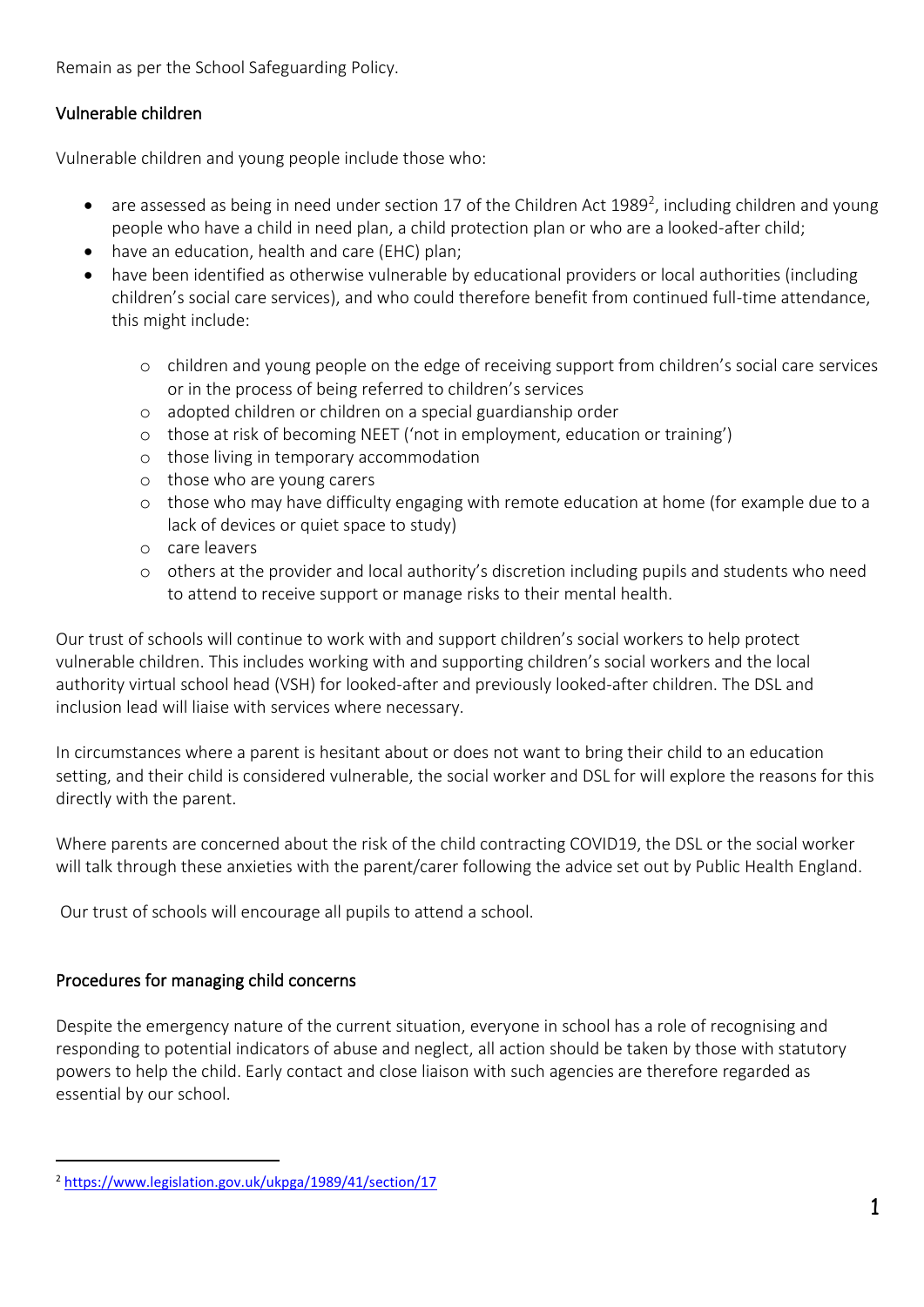The Designated Safeguarding Lead (DSL) is responsible for ensuring that children are identified, and the appropriate agency involved if there are actual or suspected case of child abuse by adults, parents, or any other adult.

Our Designated Safeguarding Lead will attend any reviews called by the Local Authority by Skype, Teams or other means of social distancing and may call on appropriate members of staff for reports.

## Attendance monitoring

We expect all pupils to attend school.

Parents or carers are expected to contact the school on the first day of the illness and inform us of the reason for absence so that the correct attendance codes can be used in every case of absence. We expect parents or carers to make contact to make us aware of the status of any COVID-19 tests that have become necessary and to update the school on the welfare of the pupil.

From 8th March 2021, we will record attendance in accordance with the Education (Pupil Registration) (England) Regulations 2006 (as amended)<sup>3</sup> for all pupils.

A small number of pupils will still be unable to attend in line with public health advice to self-isolate because they:

- have symptoms or have had a positive test result
- live with someone who has symptoms or has tested positive and are a household contact
- are a close contact of someone who has coronavirus (COVID-19)

The advice for pupils who have been confirmed as clinically extremely vulnerable is to shield and stay at home as much as possible until further notice. They are advised not to attend school while shielding advice applies nationally.

For children self-isolating or quarantining or shielding – we will use code X.

In compliance with the Remote Education, Temporary Continuity Direction<sup>4</sup> will provide remote education to pupils who are unable to attend school because they are complying with government guidance or legislation around coronavirus (COVID-19).

Also, we will offer pastoral support to pupils who are:

- self-isolating
- shielding
- vulnerable (and off-school)

The Department for Education expects schools to grant applications for leave in exceptional circumstances. This should be recorded as code C (leave of absence authorised by the school) unless another authorised absence code is more applicable.

<sup>3</sup> <https://www.legislation.gov.uk/uksi/2006/1751/contents/made>

<sup>4</sup>[https://assets.publishing.service.gov.uk/government/uploads/system/uploads/attachment\\_data/file/923539/Remote\\_Education](https://assets.publishing.service.gov.uk/government/uploads/system/uploads/attachment_data/file/923539/Remote_Education_Temporary_Continuity_Direction_-__Explanatory_Note.pdf) Temporary Continuity Direction - Explanatory Note.pdf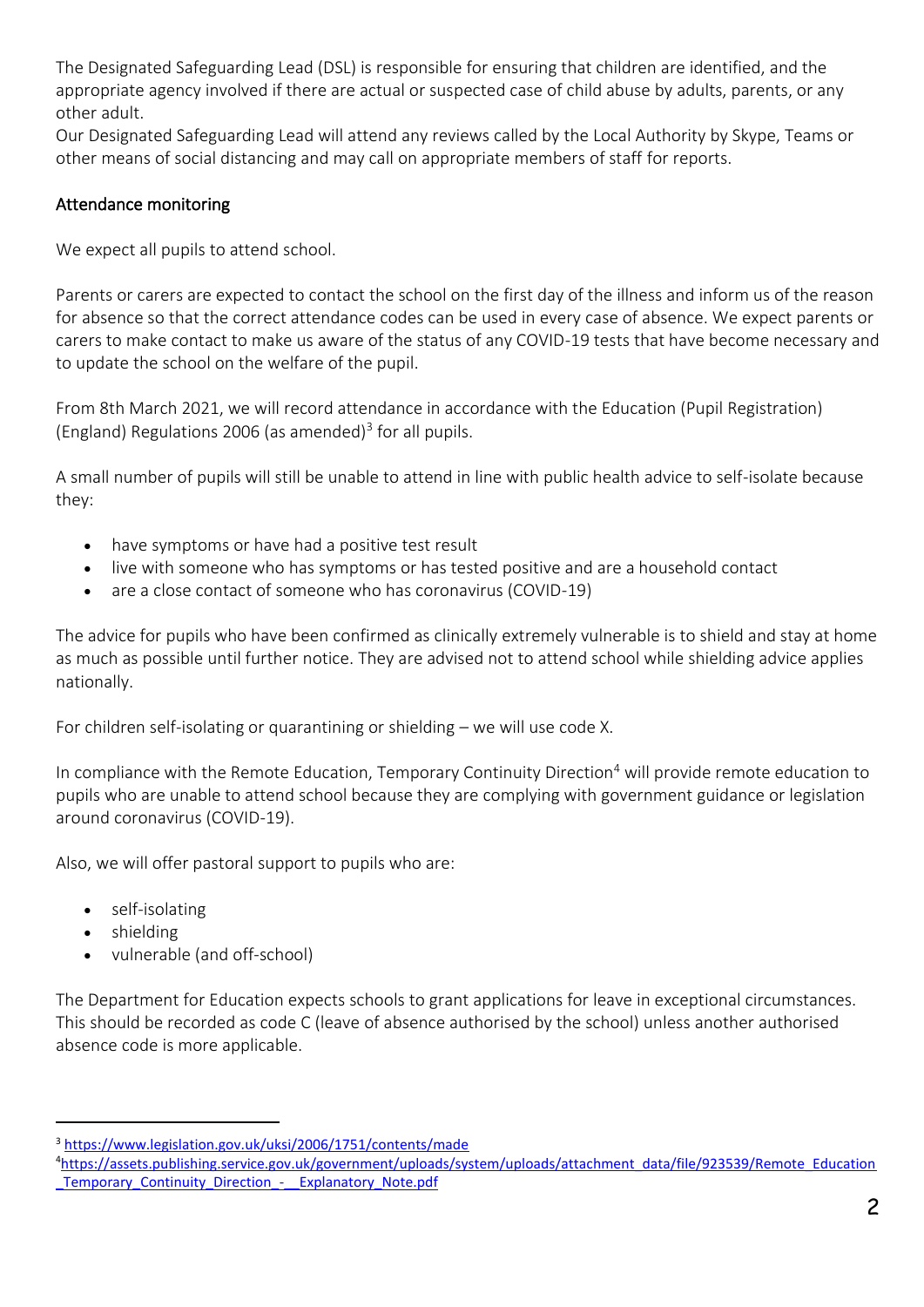Where pupils are not able to attend school, as they are following clinical or public health advice related to coronavirus (COVID-19), the absence will not be penalised.

## Reporting a concern

Where staff have a concern about a child, they should continue to follow the process outlined in the school Safeguarding policy, this includes making a report via CPOMS, which can be done remotely.

Staff are reminded of the need to report any concern immediately and without delay.

Where staff are concerned about an adult working with children in the school, they should use a yellow form to report the concern to the head teacher.

## Safeguarding Training and induction

All existing school staff have had safeguarding training and have read part 1 of Keeping Children Safe in Education (2020). The DSL will communicate with staff any new local arrangements, so they know what to do if they are worried about a child.

Where new staff are recruited, or new volunteers enter schools site, they will continue to be provided with a safeguarding induction.

For movement within the Trust, schools should seek assurance from their current Head Teacher that the member of staff has received appropriate safeguarding training.

Upon arrival, they will be given a copy of the receiving setting's child protection policy, confirmation of local processes and confirmation of DSL arrangements.

## Safer recruitment/volunteers and movement of staff

When recruiting new staff, head teachers will continue to follow the relevant safer recruitment processes for their setting, including, as appropriate, relevant sections in part 3 of Keeping Children Safe in Education (2020) (as amended, Jan 2021).

Where our trust of schools are utilising volunteers for the purpose of testing, we will continue to follow the checking and risk assessment process as set out in paragraphs 167 to 172 of KCSIE.

Under no circumstances will a volunteer in respect of whom no checks have been obtained be left unsupervised or allowed to work in regulated activity. <sup>5</sup>

<sup>5</sup> Paragraph 183. Keeping Children Safe in Education (2020) (as amended, Jan 2021) [https://assets.publishing.service.gov.uk/government/uploads/system/uploads/attachment\\_data/file/954314/Keeping\\_chi](https://assets.publishing.service.gov.uk/government/uploads/system/uploads/attachment_data/file/954314/Keeping_children_safe_in_education_2020_-_Update_-_January_2021.pdf) [ldren\\_safe\\_in\\_education\\_2020\\_-\\_Update\\_-\\_January\\_2021.pdf](https://assets.publishing.service.gov.uk/government/uploads/system/uploads/attachment_data/file/954314/Keeping_children_safe_in_education_2020_-_Update_-_January_2021.pdf)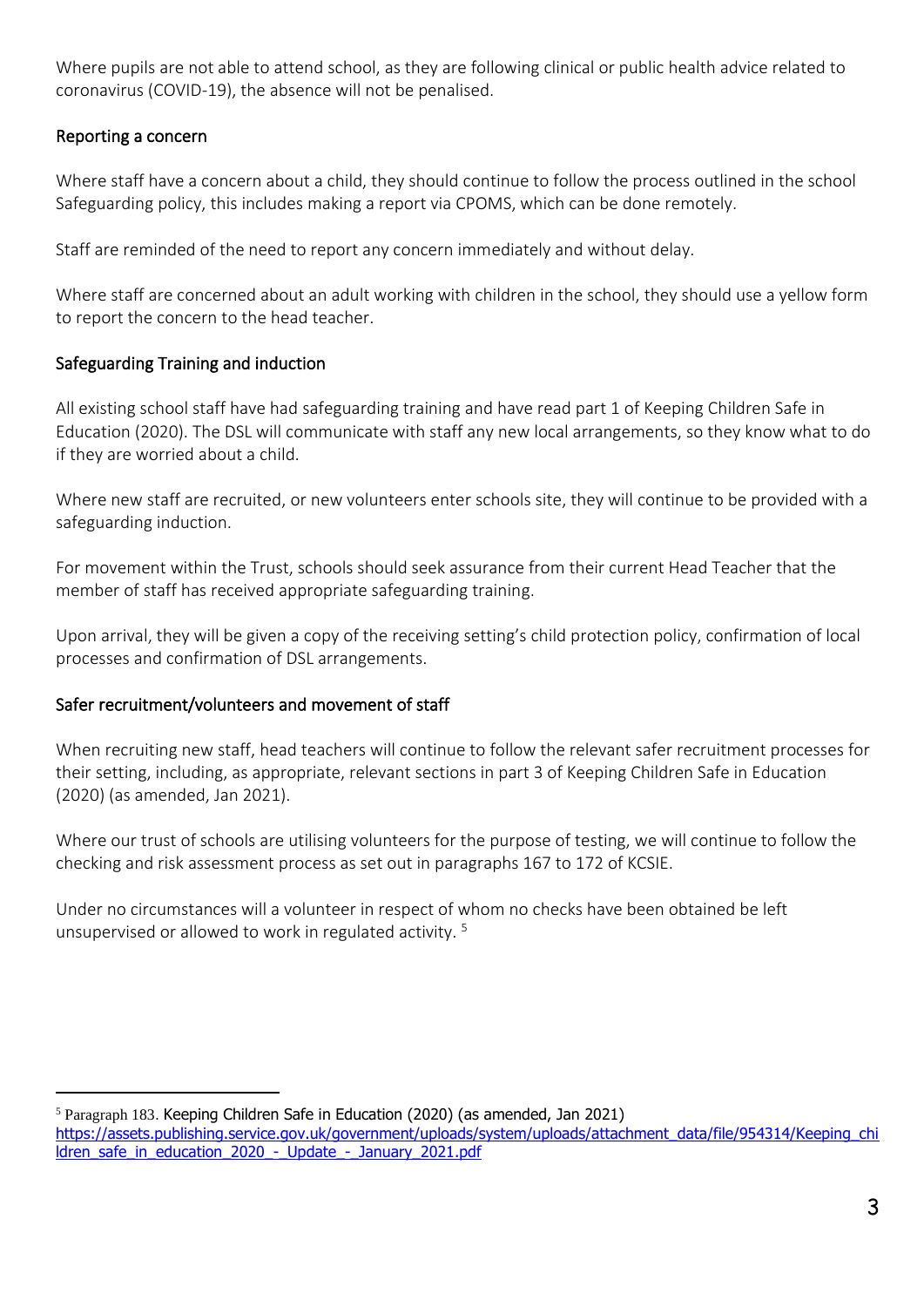# Children and online safety away from school and college

It is important that all staff who interact with children, including online, continue to look out for signs a child may be at risk. Any such concerns should be dealt with as per the Safeguarding and Child Protection Policy and where appropriate referrals should still be made to children's social care and as required, the police.

Online teaching should follow the same principles as set out in the SHINE Academies code of conduct.

Our trust of schools will ensure any use of online learning tools and systems is in line with privacy and data protection/GDPR requirements.

Below are some things to consider if there are virtual lessons, especially where webcams are involved:

- No 1:1s, groups only
- Staff and children must wear suitable clothing, as should anyone else in the household.
- Any computers used should be in appropriate areas, for example, not in bedrooms; and the background should be blurred.
- The live class should be recorded so that if any issues were to arise, the video can be reviewed.
- Live classes should be kept to a reasonable length of time, or the streaming may prevent the family 'getting on' with their day.
- Language must be professional and appropriate, including any family members in the background.
- Staff must only use platforms specified by senior managers and approved by our IT network manager / provider to communicate with pupils
- Staff should record, the length, time, date and attendance of any sessions held.

It is essential that our pupils are safeguarded from potentially harmful and inappropriate communications and online material. As such, our school ensure appropriate procedures, filters and monitoring systems are in place in accordance with the following policies:

- E-Safety
- Web Filtering and Device Monitoring.

#### Harmful online hoaxes and online challenges

SHINE Academies is aware of the distressing and harmful content that can be shared by children and young people, including challenges whereby individuals may record themselves and distribute to others via videos or other means of social media content. Keeping Children Safe in Education (2020) sets out to Identify, Intervene and **escalate** concerns where necessary.

The following government guidance will support all schools with managing incidents in a professional manner:

[https://www.gov.uk/government/publications/harmful-online-challenges-and-online-hoaxes/harmful-online](https://www.gov.uk/government/publications/harmful-online-challenges-and-online-hoaxes/harmful-online-challenges-and-online-hoaxes)[challenges-and-online-hoaxes](https://www.gov.uk/government/publications/harmful-online-challenges-and-online-hoaxes/harmful-online-challenges-and-online-hoaxes)

Where pupils are using school equipment at home, the ability to filter access is limited. Filtering will be provided to the extent that is possible within the technological constraints the current crisis allows.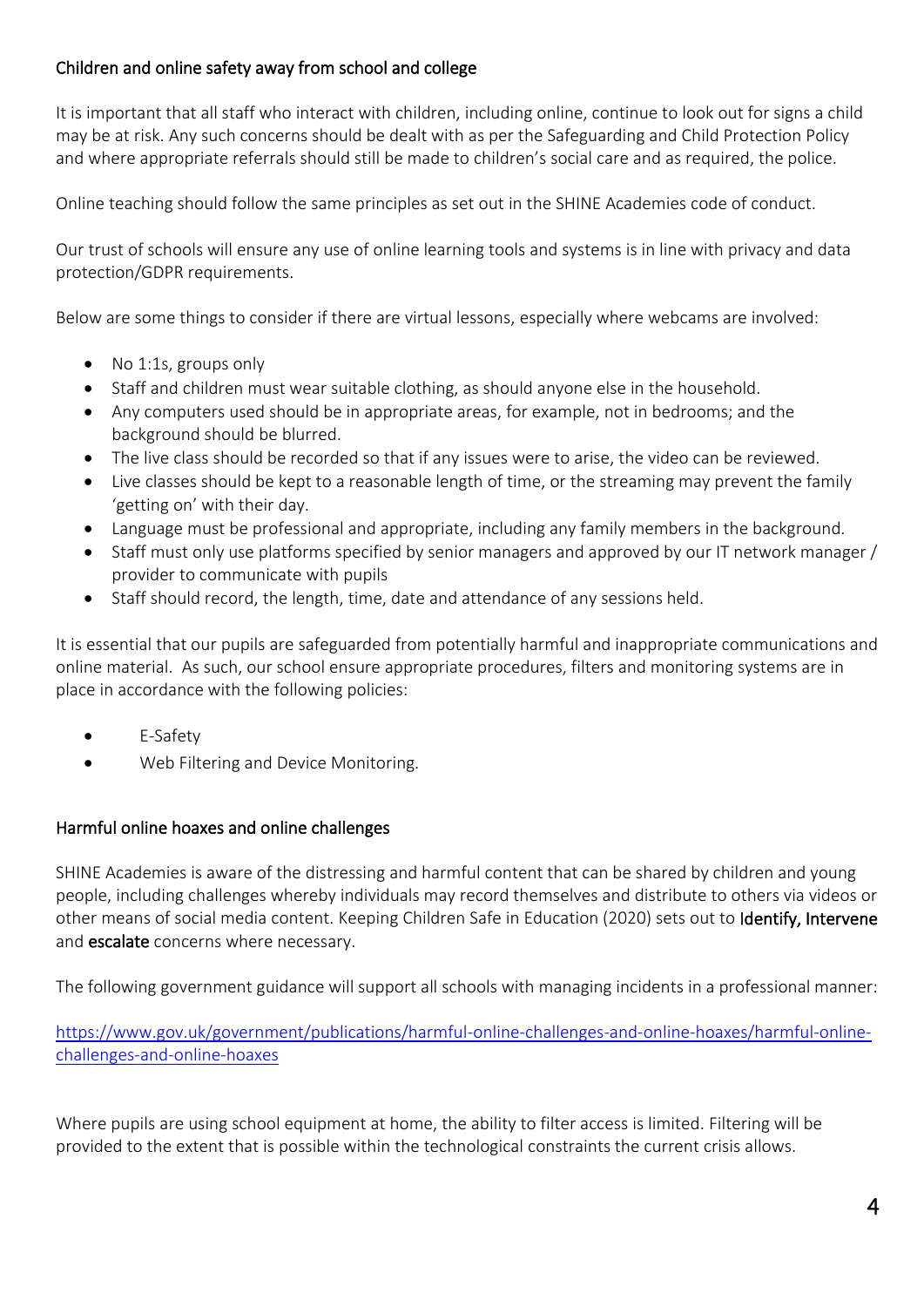Pupils should be reminded of Internet Safety rules and parents will be expected to manage their children's safety whilst at home.

Staff delivering teaching online will listen for any cues that indicate a safeguarding concern and report these to the DSL as soon as possible. These cues might include:

- Comments or questions about child abuse or neglect
- Inadequate supervision at home
- The impact of food poverty
- The health status in a family and any young caring responsibilities children have

Our remote learning process ensures children who are being asked to learn remotely have very clear reporting routes in place so they can raise any concerns whilst online. As well as reporting routes back to the school this will also signpost children to age appropriate practical support from the likes of:

[Childline](https://www.childline.org.uk/?utm_source=google&utm_medium=cpc&utm_campaign=UK_GO_S_B_BND_Grant_Childline_Information&utm_term=role_of_childline&gclsrc=aw.ds&&gclid=EAIaIQobChMIlfLRh-ez6AIVRrDtCh1N9QR2EAAYASAAEgLc-vD_BwE&gclsrc=aw.ds) for support [UK Safer Internet Centre -](https://reportharmfulcontent.com/) to report and remove harmful online content [CEOP](https://www.ceop.police.uk/safety-centre/) - for advice on making a report about online abuse

## Role of Designated Safeguarding Lead/Deputy DSL

The optimal scenario is to have a trained DSL or deputy available on site. Where this is not the case a trained DSL or deputy will be available to be contacted via phone or online video. SHINE Academies knows that whatever the scenario, it is important that all staff and volunteers have access to a trained DSL or deputy.

## Supporting children not in school as they are following clinical or public health advice related to coronavirus (COVID-19

SHINE Academies is committed to ensuring the safety and wellbeing of all its Children and Young people.

Where the DSL has identified a child to be on the edge of social care support, or who would normally receive pastoral-type support in school, they should ensure that a robust communication plan is in place for that child or young person.

Details of this plan must be recorded on CPOMS, as should a record of contact have made.

The communication plans can include remote contact, phone contact, door-step visits. Other individualised contact methods should be considered and recorded.

The DSL will work closely with all stakeholders to maximise the effectiveness of any communication plan.

This plan must be reviewed regularly and where concerns arise, the DSL will consider any referrals as appropriate.

SHINE Academies recognises that school is a protective factor for children and young people, and the current circumstances, can affect the mental health of pupils and their parents/carers.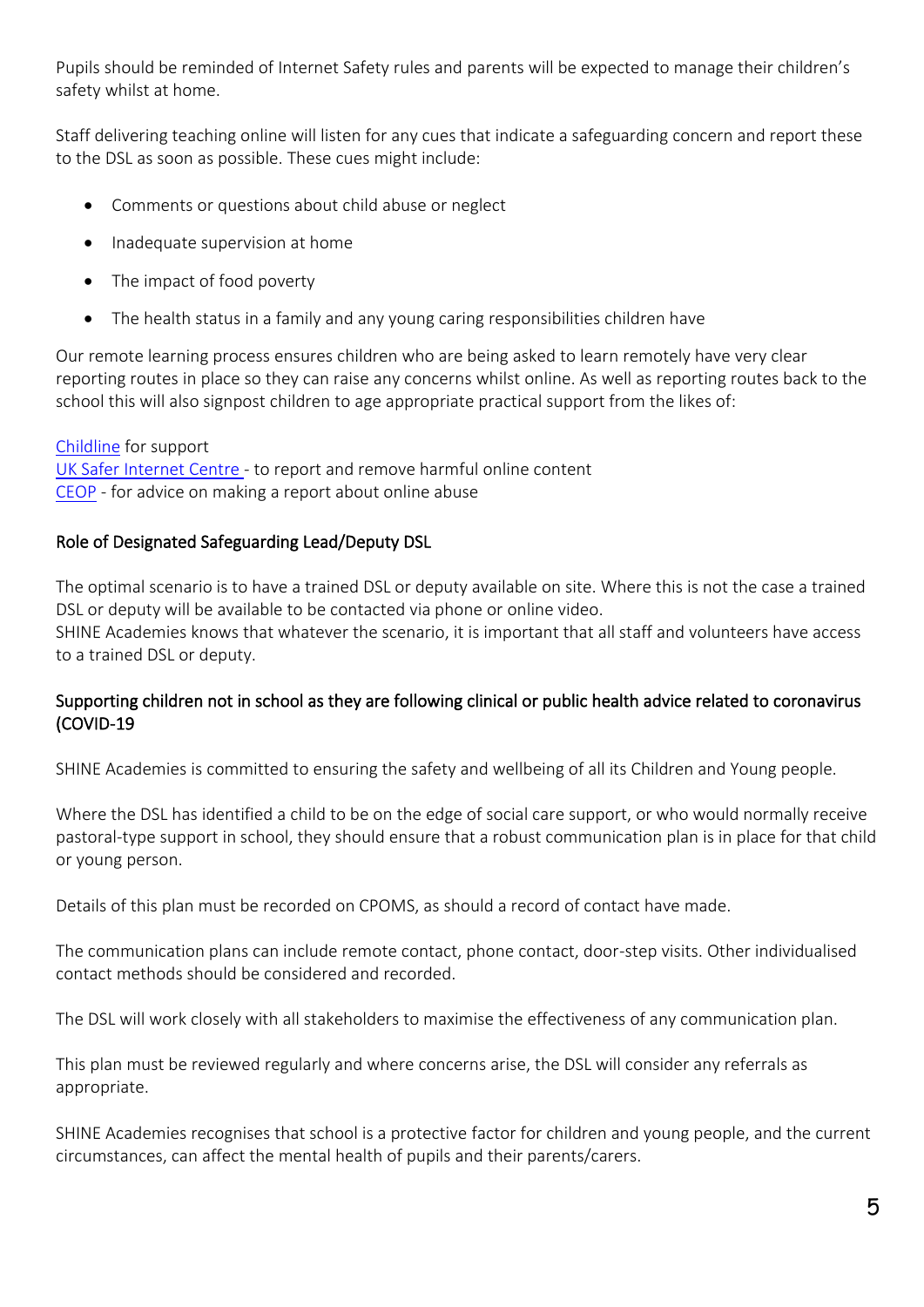Teachers need to be aware of this in setting expectations of pupils' work where they are at home.

# Supporting children in school

SHINE Academies is committed to ensuring the safety and wellbeing of all its students.

Our schools will continue to be a safe space for all children to attend and flourish.

Schools will refer to the Government guidance for education and childcare settings on how to implement social distancing<sup>6</sup> and continue to follow the advice from Public Health England on handwashing and other measures to limit the risk of spread of COVID-19.

Our trust of schools will ensure that where we care for children of critical workers and vulnerable children on site, we ensure appropriate support is in place for them. This will be bespoke to each child and recorded on CPOMS.

School staff have the responsibility to ensure appropriate support is offered to all students with respect to their mental health.

# Elective Home Education (EHE)

Attendance leads within the trust will encourage parents to send their children to school, particularly those who are vulnerable.

Where an application is made, the head teacher will consider whether a parent's decision to educate at home gives greater cause for concern compared to remaining in school.

Where we feel that there is additional cause for concern, the DSL will then consider making a referral to the local authority in line with existing procedures. This will happen as soon as the attendance lead becomes aware of a parent's intention, or decision, to home educate.

Attendance leads will work with local authorities and, where possible, coordinate meetings with parents to seek to ensure EHE is being provided in the best interests of the child.

If a parent wants to admit their child to school, we will follow our normal processes for in-year admissions applications.

## Contingency planning

Senior leaders will ensure that for individuals or groups of self-isolating pupils and pupils who are shielding, we follow government guidance related to coronavirus (COVID-19), remote education plans.

<sup>6</sup>[https://assets.publishing.service.gov.uk/government/uploads/system/uploads/attachment\\_data/file/963541/Schools\\_coronaviru](https://assets.publishing.service.gov.uk/government/uploads/system/uploads/attachment_data/file/963541/Schools_coronavirus_operational_guidance.pdf) [s\\_operational\\_guidance.pdf](https://assets.publishing.service.gov.uk/government/uploads/system/uploads/attachment_data/file/963541/Schools_coronavirus_operational_guidance.pdf)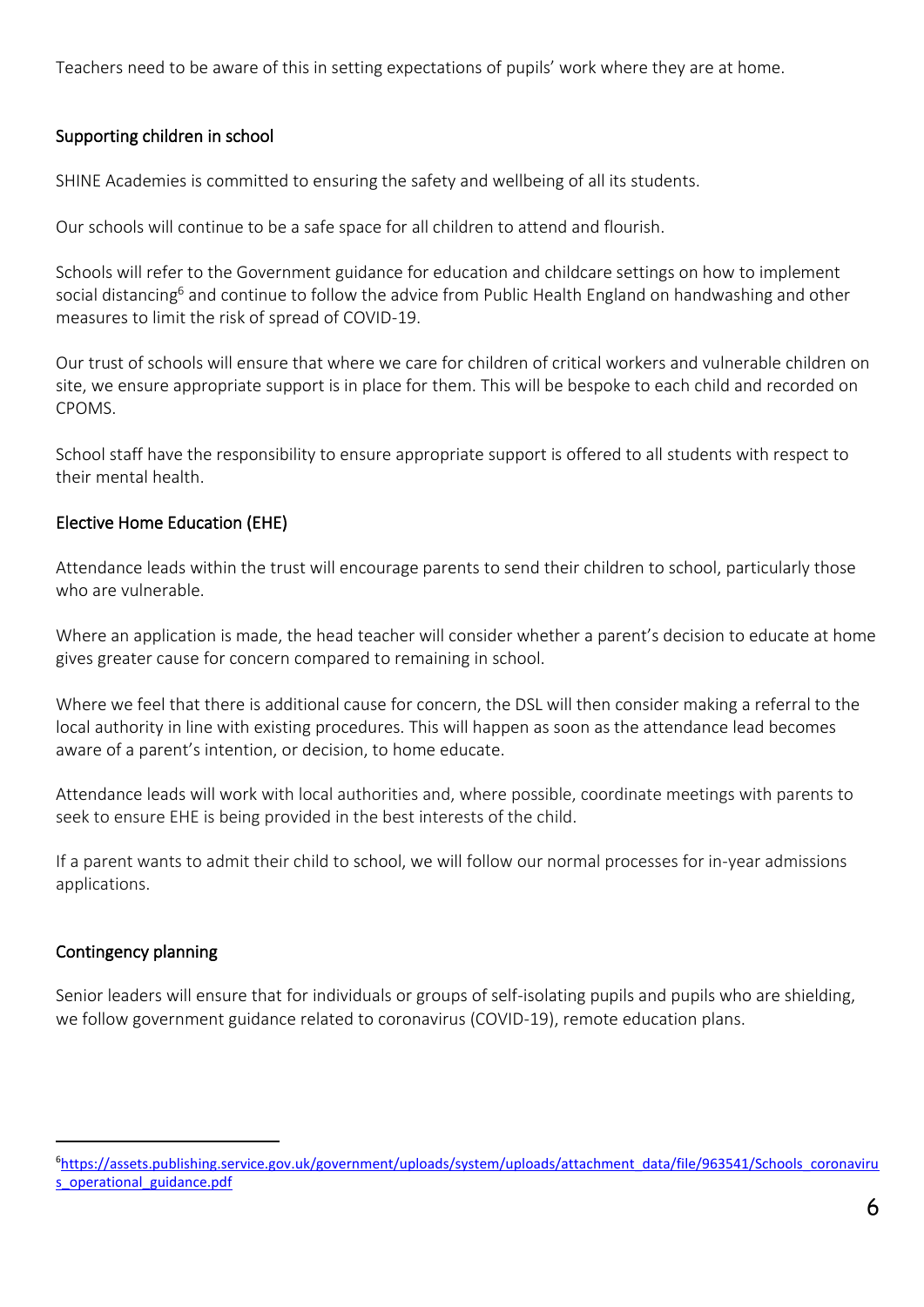Our schools will continue to operate as normally as possible. In the event that restrictions in schools are needed to help contain the spread of the virus, we will refer to the contingency framework<sup>7</sup>, which has been updated and outlines how schools should operate in the event of any restrictions.

# Mental Health

Negative experiences and traumatic life events can affect the mental health of pupils and their parents. Staff are aware of this when considering the setting and expectations of pupils' work where they are learning remotely.

The DfE's guidance on mental health and behaviour in schools sets out how mental health issues can bring about changes in a young person's behaviour or emotional state which can be displayed in a range of different ways, and that can be an indication of an underlying problem. Support for pupils and students in the current circumstances can include existing provision in school (although this may be delivered in different ways, for example over the phone) or from specialist staff or support services. You can read the guidance on [mental health and behaviour in schools here.](https://www.gov.uk/government/publications/mental-health-and-behaviour-in-schools--2)

Staff and safeguarding policies are aligned to Government guidance:- [Mental health related to the Covid-19](https://www.gov.uk/government/publications/covid-19-guidance-for-the-public-on-mental-health-and-wellbeing/guidance-for-the-public-on-the-mental-health-and-wellbeing-aspects-of-coronavirus-covid-19)  [Mentally Healthy Schools](https://www.mentallyhealthyschools.org.uk/media/1960/coronavirus-mental-health-and-wellbeing-resources.pdf?utm_source=newsletter&utm_medium=email&utm_campaign=coronavirus&utm_content=toolkit)

## Peer on Peer Abuse

SHINE Academies recognises that during lockdown revised processes may be required for managing any report of such abuse and supporting victims.

Where schools receive a report of peer on peer abuse, the DSL will follow the principles as set out in part 5 of KCSIE and of those outlined within of the Child Protection and Safeguarding Policy.

We will listen and work with the children, parents/carers and any multi-agency partner required to ensure the safety and security of that young person.

## Domestic Abuse

Our school staff are aware and stay alert to domestic abuse, and that the potential for domestic abuse and violence to go unseen is high. We know that many victims will have reduced or limited opportunities to share what is happening to them. We are mindful that some children, whether returning to school, or remaining at home, will have suffered the impact of domestic abuse and we will be vigilant in our professional curiosity and ask those additional questions. Our schools have created positive working relationships with Black Country Women's Aid and will continue to work closely in partnership. Operation Encompass is embedded within all schools whereby the DSL follows up all communication and formulises a support plan where necessary.

## Helpline numbers

NSPCC Adults Helpline 0808 800 5000 [help@nspcc.org.uk](mailto:help@nspcc.org.uk)

Refuge 24-hour National Domestic Abuse Helpline [0808 2000 247](tel:0808%202000%20247)

NSPCC Childline 0800 1111 <https://www.childline.org.uk/>

Find your nearest foodbank [Trussell Trust](https://www.trusselltrust.org/get-help/find-a-foodbank/)

Links to associated school policies and procedures

<sup>7</sup> [https://www.gov.uk/government/publications/coronavirus-covid-19-contingency-framework-for-education-and-childcare](https://www.gov.uk/government/publications/coronavirus-covid-19-contingency-framework-for-education-and-childcare-settings/contingency-framework-education-and-childcare-settings-excluding-universities)[settings/contingency-framework-education-and-childcare-settings-excluding-universities](https://www.gov.uk/government/publications/coronavirus-covid-19-contingency-framework-for-education-and-childcare-settings/contingency-framework-education-and-childcare-settings-excluding-universities)